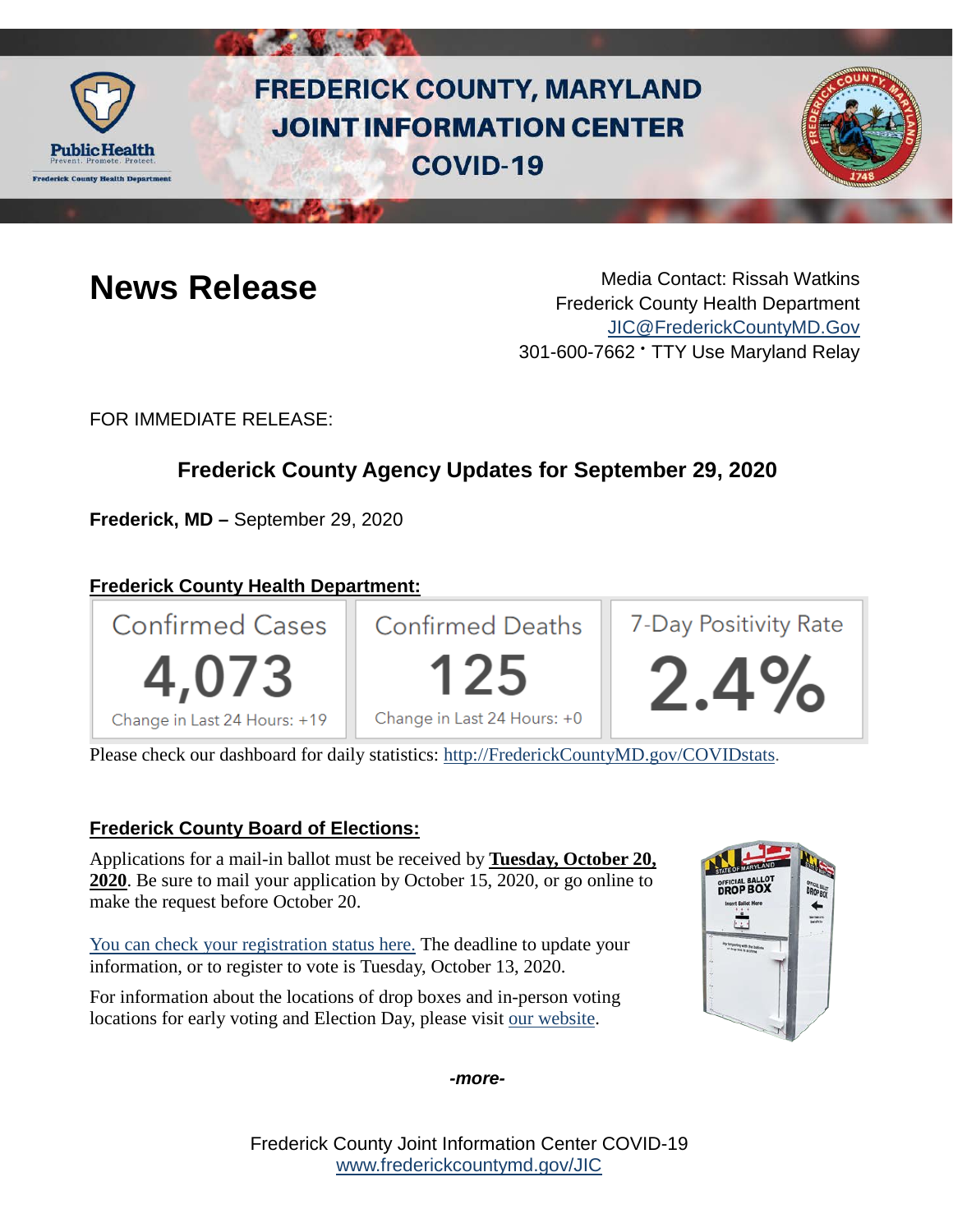

#### **Page 2/JIC**

#### **Maryland:**

#### *Help Us Continue on Our Path to Keep Frederick County Open*

Please ensure your business and customers continue to follow the recommended CDC guidelines as we reopen businesses and other activities across Frederick County. Wearing masks, physically distancing, regular hand washing, and expanded cleaning is still a critical part of keeping infection rates low. By taking on these minor inconveniences, we can prevent a spike in infections which could force officials to slow down or even reverse the reopening process. The coronavirus has not gone away and we must stay vigilant until a vaccine is available. We all have a responsibility to do our part to help our economy



reopen so that our many local businesses can survive and provide jobs for our residents.

#### *Rumor Control*



Rumors can easily circulate within communities during a crisis. Do your part to the stop the spread of disinformation by doing 3 easy things; don't believe the rumors, don't pass them along and go to trusted sources of information to get the facts about the state of Maryland's (COVID-19) response. This [page](https://govstatus.egov.com/md-coronavirus-rumor-control) can help you tell what's rumor and what's fact during the coronavirus (COVID-19) pandemic.

#### **Maryland Department of Housing and Community Development:**

#### *PUBLIC REVIEW PERIOD FOR THE CDBG AMENDMENT TO 2019 ACTION PLAN*

Under the CARES Act, Congress provided \$5 billion to fund the Community Development Block Grant Program (CDBG-CV) for activities to prevent, prepare for and respond to the coronavirus crisis. The Maryland Department of Housing and Community Development is announcing the following public review and comment period to examine and consider substantial amendments to the FY 2019 Action Plan to allocate funds awarded under the CARES to immediately prevent, prepare for and respond to the coronavirus (COVID-19) crisis. Public comment will begin on September 28, 2020 and end October 2, 2020.

The State will hold two video conference public meetings to consider the adoption of the FY 2019 Action Plan. The public review and comment period are in accordance with the U.S. Department of Housing and Urban Development ("HUD") guidance issued April 1, 2020, as part of its COVID-19 response.

*-more-*

**Page 3/JIC**

Frederick County Joint Information Center COVID-19 [www.frederickcountymd.gov/JIC](https://frederickcountymd.gov/JIC)